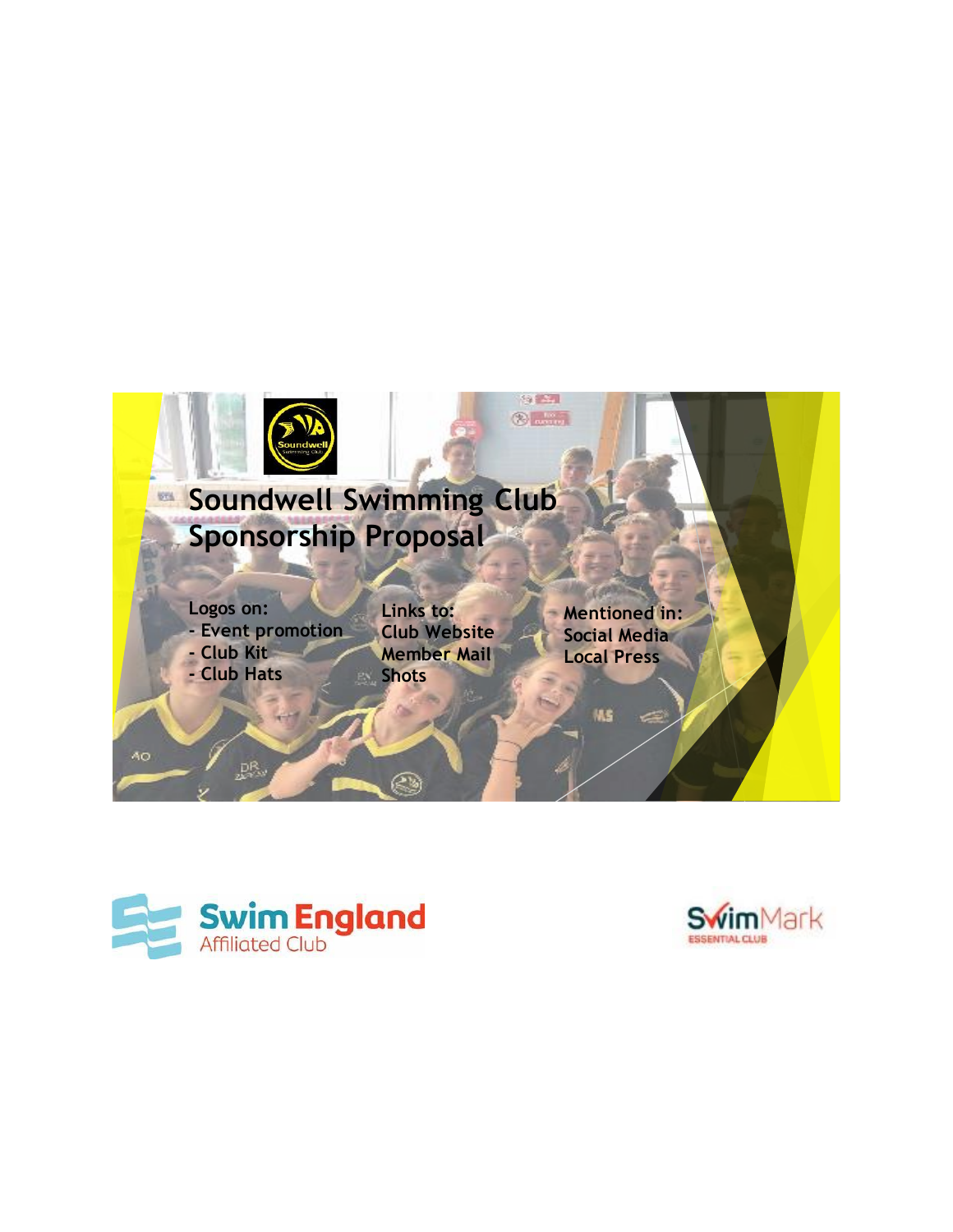# Soundwell Swimming Club



As a small community club, we are known within the competitive swimming community for 'punching above our weight'. Whilst we don't have the status of big city swimming clubs, we achieve a lot. As the 9th scoring team out of 57 in the recent South West Regional Championships, we more than hold our own.

Ours is an inclusive club. From 4 year olds learning to swim, to National Champions, para swimmers, and our new Masters (adult) squad, we have it all. We have a committed volunteer workforce and committee supporting our professional Head Coach, and most importantly lots of happy swimmers, each trying to reach their potential, keeping fit and learning an essential life skill. With a 60-year history, we are well and truly a part of the community, with wellestablished relationships with our pool providers and other clubs across the South West. Our ethos is #oneclubonefamily, and WE LOVE SWIMMING!

We are looking for sponsorship partners who share our values, and would like to invest and help sustain our Club. We have much to offer, and would be happy to discuss sponsorship options with you.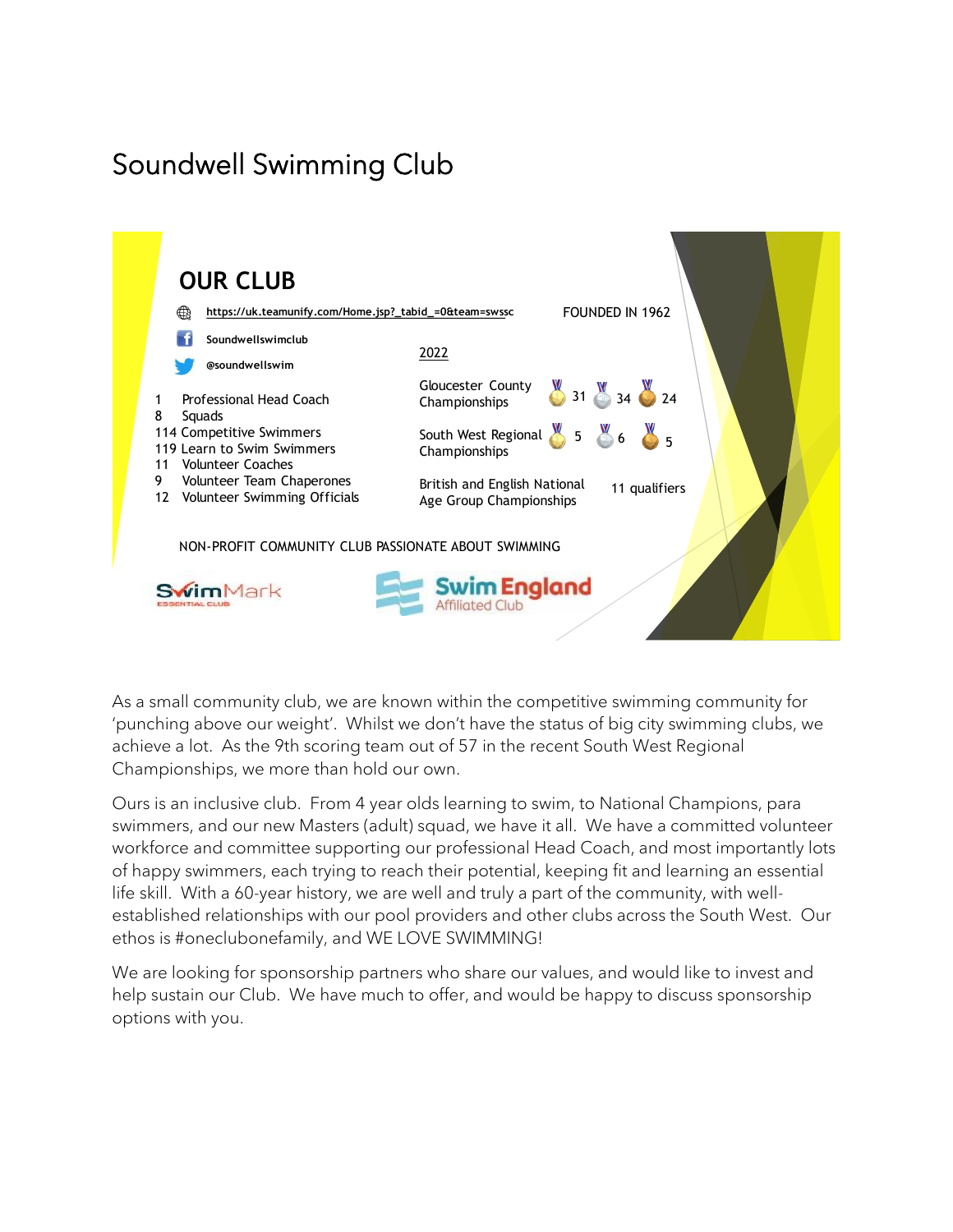#### More About Us …..



Swimming is England's most popular participation sport with 2.9 million people swimming every week. It has tremendous physical and mental health benefits, as well as being a lifesaving skill for adults and children alike. It is inclusive, with no age or disability barriers to participation. By investing in our swimming club your organisation would be supporting this number to grow and also investing in future elite swimmers.

- Our Swimming club has a current membership of 233 swimmers. 114 Competitive swimming members, and 119 Learn to Swim swimmers in our Swim Academy, as well as a volunteer workforce of over 30 coaches, team managers and officials.
- Our Club Swimmers compete in a minimum of 2 internal Competitions and 15 external competitions per year, including two competitions run by the Club, with at least 8 visiting Clubs participating.
- Access to an average of 150 spectators at each competition.
- A number of performance level athletes, with medals being gained at County, Regional and National level competitions.



• Xxxxx athletes on the Gloucester County Talent Pathway, xxx athletes on the South West Region Talent Pathway and xxxx athletes on the Swim England National Pathway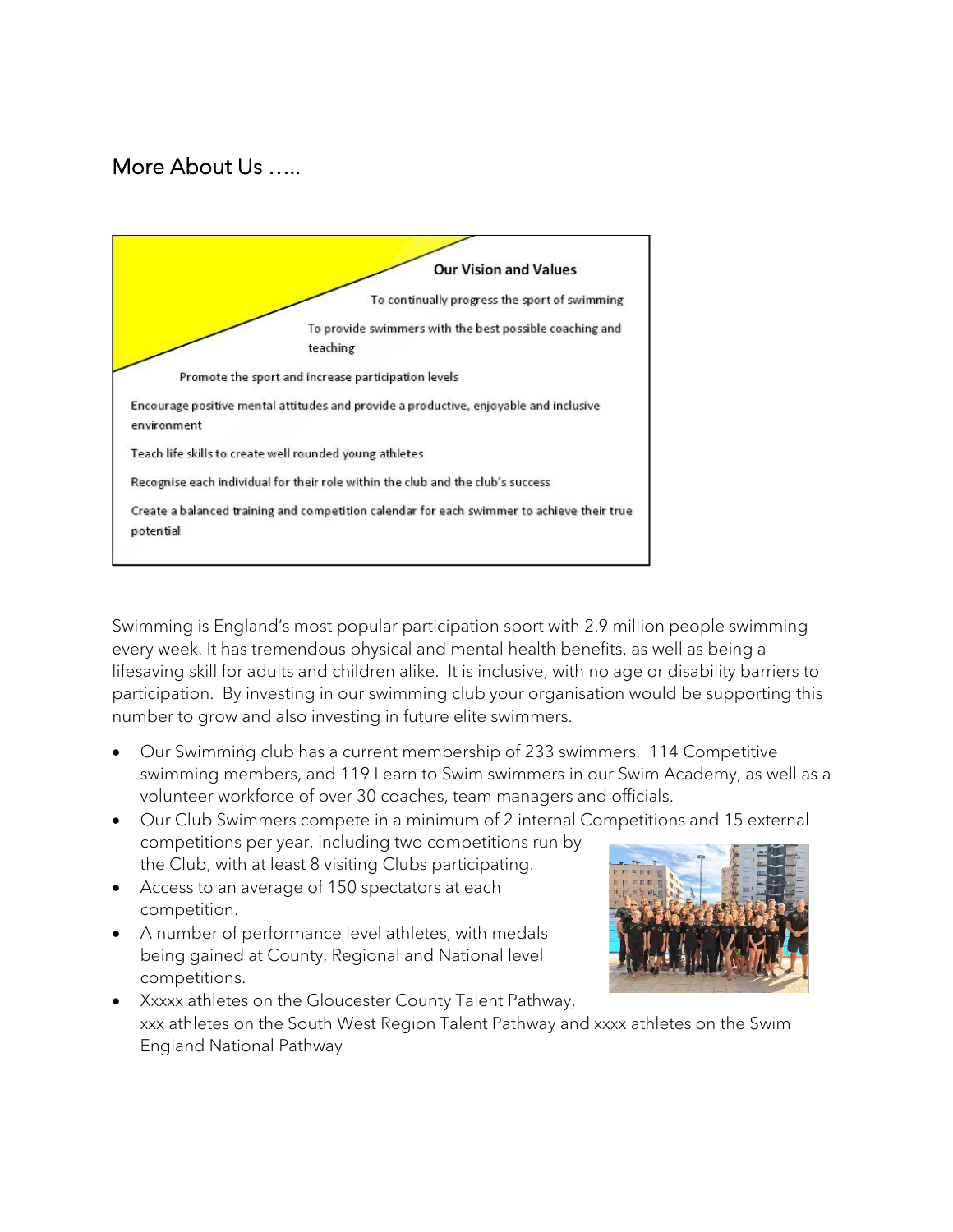## Benefits

Our current membership offers your organisation an established market place in which to promote your company.

Internal Competitions: You can have direct exposure through our 2 internal competitions per year by sponsoring the events. These internal competitions usually have around 70-100 participants entering and spectators in the form of parents, grandparents, and



other family members. We advertise these meets on our website, and on our Facebook page and Twitter Feed. We can attach your company logo to all communication, for entries and results

External Competitions: We compete in a minimum of 15 external competitions a year, from beginners' galas with lots of young competitors, to Level 1 galas, which are for our elite swimmers. They take place around the South West of England, from Plymouth to Gloucester and in between. We publicise our participation in these events, as well as the achievements of our swimmers at them on our Social Media and in emails to our membership.

Hosted Competitions: We hold two 'Open Meets' a year (in March and December), where Clubs across the South West Region join us to compete. We usually have over 200 swimmers from 8+ visiting Clubs at these events, which we have been holding successfully for a number of years. We advertise these Meets on our website, through mailing lists, Facebook and Twitter and they are always sold out before the closing date for entries. These events are supported by our volunteer team of 30 coaches, officials, team managers, supplemented by parent helpers.

Competitive Teams: We participate in team relay events at County and Regional Level, and are aiming for National qualification. We participate in the Junior and Senior Arena League competitions, which are Nationwide League competitions. For the Senior Area League, we are In the Premier Division, competing against top National Teams in the Western League such as Plymouth Leander, Mount Kelly and Millfield. Typical league events comprise 6 teams, with spectators attending all events, with three Rounds of competition held each year.

Training: We train at Kingswood Leisure Centre in Bristol for 16 hours per week, Winterbourne International Academy School for 7 hours per week, and at Bath University Sports Village for 3.5 hours per week. We run a Club Shop poolside at Kingswood Leisure Centre, to engage with our membership and raise funds, which also attracts custom from other users of the leisure centre facilities.

Publicity: As well as promoting our Club on our website and social media, we write articles for local papers, and have done interviews on BBC Radio Bristol.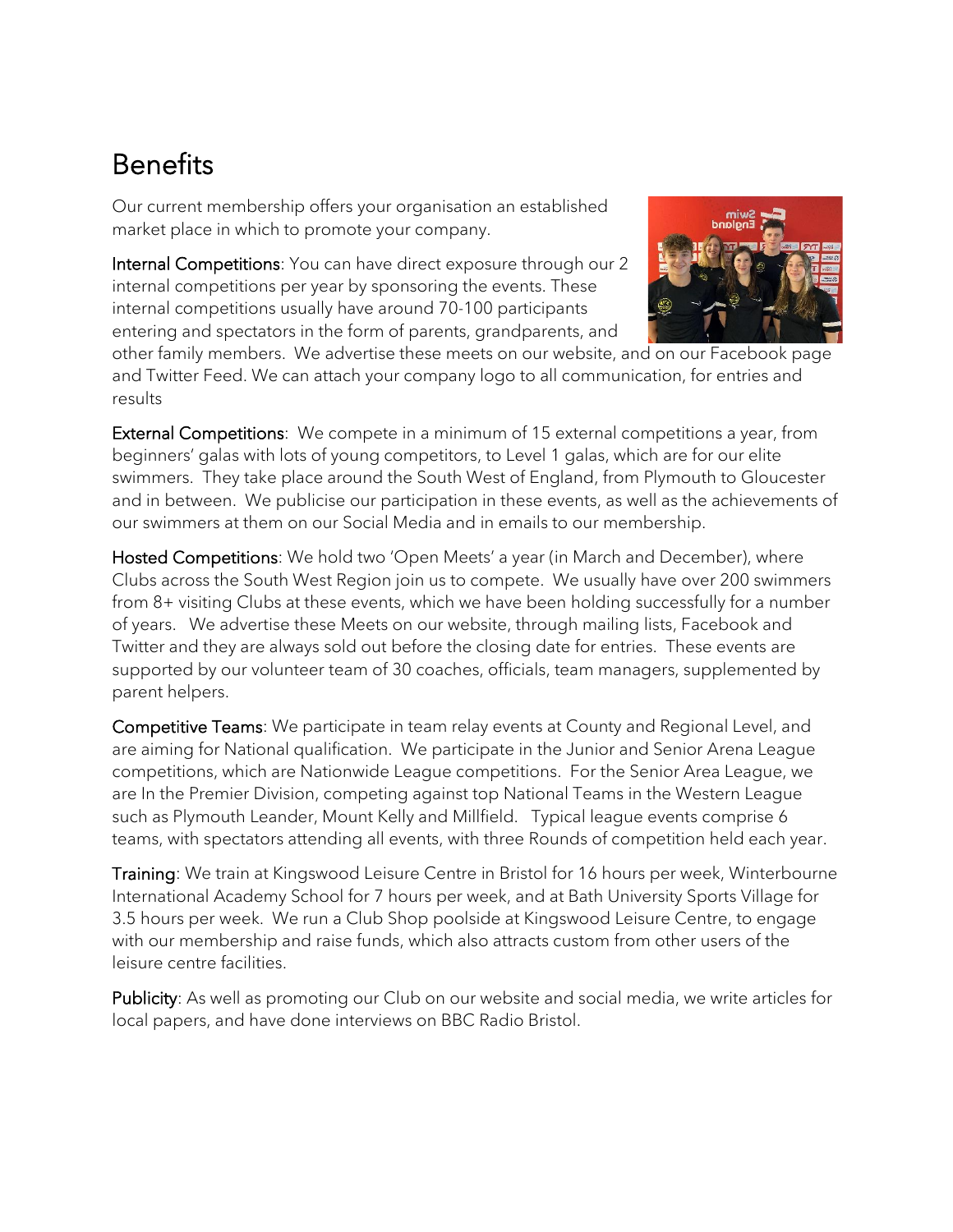### Key Contacts

We are a Swim England Swim Mark Essential Club, which means we meet the stringent standards of Governance in line with the Sports governing body. We are run by a volunteer committee, supported by our professional Head Coach.

| Head Coach: Jon joined Soundwell Swimming Club in April 2012. He was the club's first<br>Assistant Head Coach and in 2015 was appointed Head Coach. He is a former National<br>swimmer from Kelly College and Bath University. Jon is a Level 3 Coach who has completed a<br>BSc Sports Performance degree and is also a qualified personal trainer, strength and<br>conditioning consultant and sports masseuse. Jon has coached multiple swimmers to British<br>and English National level during his successful coaching career with Soundwell Swimming<br>Club. He is a great believer in quality before quantity.            |
|-----------------------------------------------------------------------------------------------------------------------------------------------------------------------------------------------------------------------------------------------------------------------------------------------------------------------------------------------------------------------------------------------------------------------------------------------------------------------------------------------------------------------------------------------------------------------------------------------------------------------------------|
| Chair: Sarah Taylor has been the Club's Chair for the past two years. She is a swimming official<br>and team manager for the Club, having become involved when her son started learning to<br>swim. A Management Accountant, and former senior civil servant, she would like the Club to<br>become even more accessible for young swimmers. Having survived the challenges of COVID<br>and its impact on sports at all levels, she is focussed on ensuring the Club's financial and<br>governance structure is the best it can be to support the Head Coach and swimmers, and<br>secure another 60 years of success for the Club. |
| <b>Treasurer:</b> Matt Chubb has been the Club Treasurer for the past two years. He                                                                                                                                                                                                                                                                                                                                                                                                                                                                                                                                               |
| Vice-Chair: Emma Dodd has been the Club Vice-Chair for the past four years. She is a<br>volunteer Level 1 swimming coach, and Team Manager, and also is our Learn to Swim Co-<br>Ordinator. Emma's three children swim at the Club, and she has been a passionate supporter<br>of our Club since they joined. Emma's volunteering work was recognised last year when we<br>was awarded the South West Region Engagement Innovation award for her fundraising<br>activities during COVID lockdowns which helped sustain the Club.                                                                                                  |

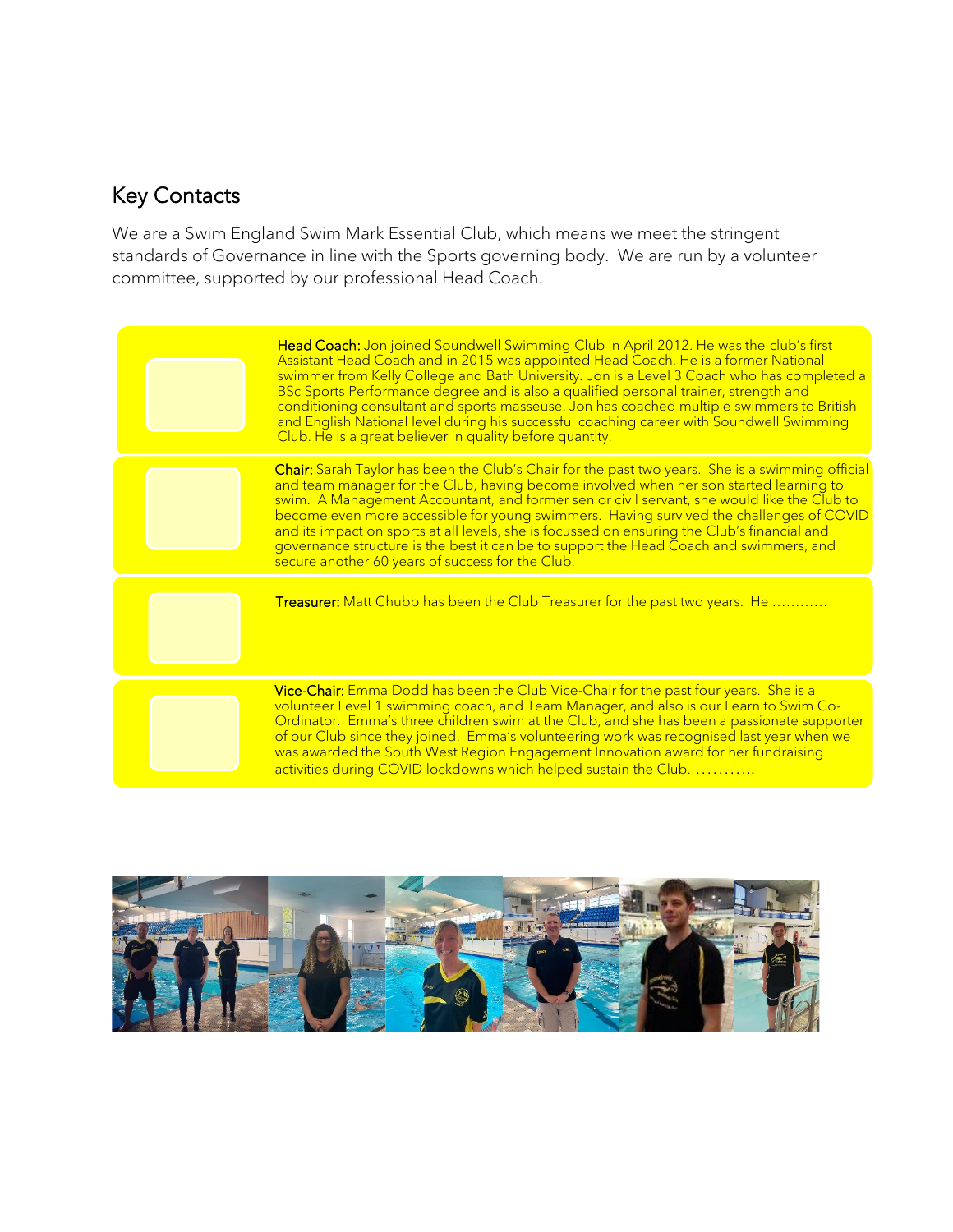### Pricing

| Sponsorship Type                                    | Suggested<br>Amount | Return                                                                                                                                                                                                                                                                                                                                                                                                                                                                                                                                         |
|-----------------------------------------------------|---------------------|------------------------------------------------------------------------------------------------------------------------------------------------------------------------------------------------------------------------------------------------------------------------------------------------------------------------------------------------------------------------------------------------------------------------------------------------------------------------------------------------------------------------------------------------|
| Event/Principle<br>Sponsor                          | £3,000              | Logo on all swimmers' and coaches' training<br>$\bullet$<br>tops (which will be worn for all publicity<br>photos, except Arena League - see below)<br>Link on website to your organisation<br>٠<br>Advertised as principle sponsor for our 2<br>annual Open Meets, including company<br>details on entry pack and all documentation<br>relating to the event.<br>Display of company logo at our Open Meet<br>competitions over both days, with<br>announcements in all sessions<br>Mentions in social media when we attend each<br>competition |
| Website                                             | £500                | Initial social media announcement of<br>$\bullet$<br>sponsorship<br>Your logo on every page of our website<br>Links to your company on our website<br>$\bullet$<br>Company advertised through social media;<br>$\bullet$<br>Facebook, Instagram and Twitter                                                                                                                                                                                                                                                                                    |
| Arena League Team                                   | £1,000              | Logo on hats<br>$\bullet$<br>Logo on t shirts (which will be worn for<br>publicity photos)<br>Team competes at 3 venues across the south<br>west each year with 17 different clubs and 150<br>spectators per event                                                                                                                                                                                                                                                                                                                             |
| Turn Flag Sponsor                                   | £500                | Used at training 6 days a week (3 mornings<br>$\bullet$<br>and 6 evenings), seen by 100+ parents and<br>guardians, as well as other Leisure Centre<br>users<br>Used at 2 internal galas                                                                                                                                                                                                                                                                                                                                                        |
| Volunteer Workforce                                 | £500                | Logo on t-shirts<br>Seen at all local, regional and national<br>competitions                                                                                                                                                                                                                                                                                                                                                                                                                                                                   |
| Hat Sponsor                                         | £500                | Logo on competition hats<br>Seen at all local, regional and national<br>competitions                                                                                                                                                                                                                                                                                                                                                                                                                                                           |
| <b>THE REAL PROPERTY AND INTERNATIONAL PROPERTY</b> |                     | <b>The 181 Fire</b><br>$1^{11}$ $1^{11}$ $1^{11}$                                                                                                                                                                                                                                                                                                                                                                                                                                                                                              |